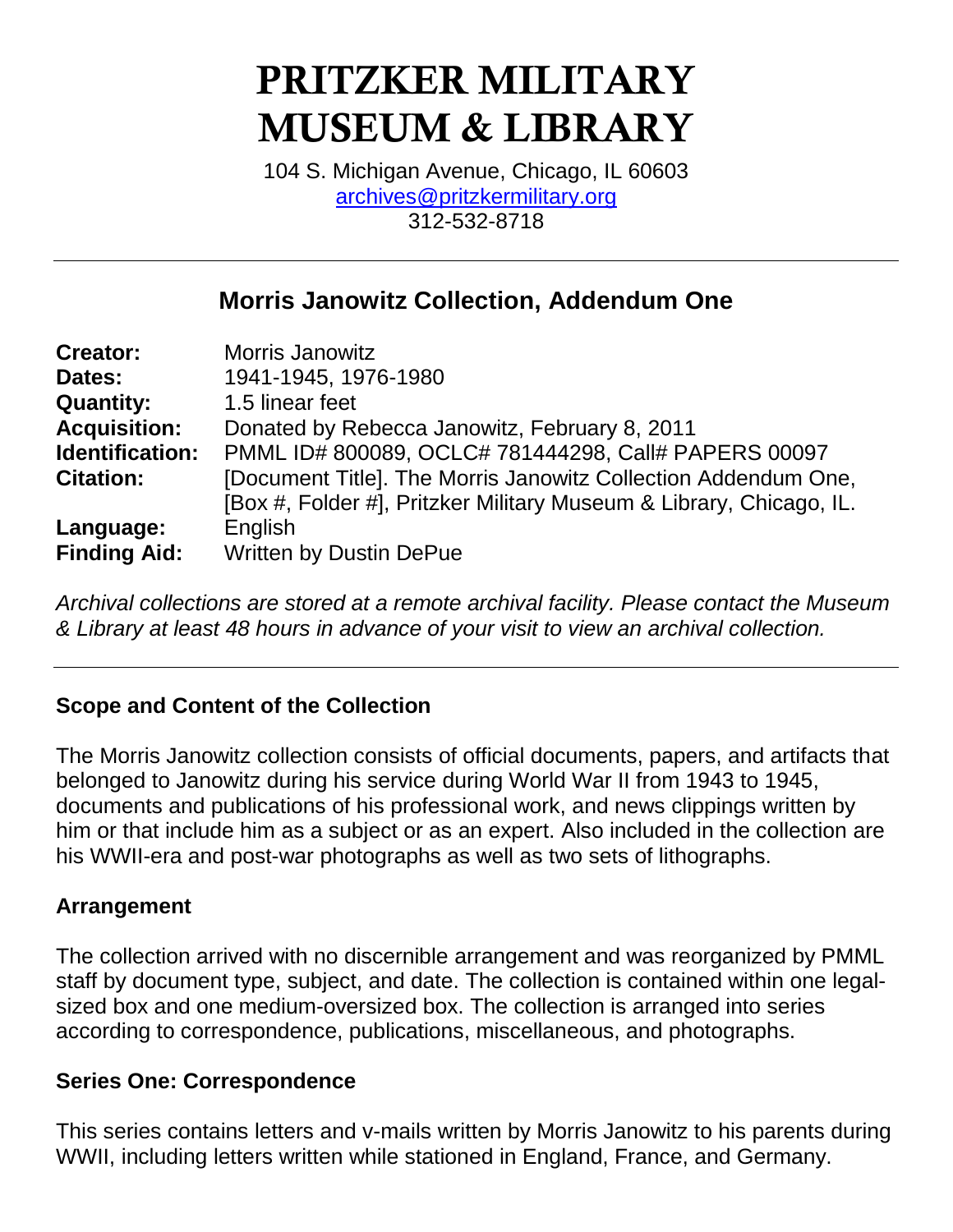There are also a small number of letters written by Janowitz post-WWII as well as letters written by others that are in reference to Janowitz.

#### **Series Two: Publications**

This series contains scholarly works written by Janowitz that appeared in academic or professional journals; newspaper articles that are either written by Janowitz, contain quotes from him, or are in some way about him; and manuscripts that were written by Janowitz or refer to him.

#### **Series Three: Miscellaneous**

This set contains itineraries, event programs, and other miscellaneous documents regarding Morris Janowitz.

#### **Series Four: Photographs**

This series consists mostly of photographs taken while Janowitz was serving in the Army and stationed in Europe during WWII as well as a few post-war photographs.

## **Rights**

Copyrights held by Rebecca Janowitz were transferred to the Pritzker Military Museum & Library. All other rights are held by the author or publisher. Users assume responsibility for following copyright laws as established by US Code Title 17.

#### **Access**

Researchers must use reproductions of valuable original documents, unless otherwise granted permission by PMML staff.

## **Separations**

| <b>Item ID</b>     | <b>Description</b>                                          |
|--------------------|-------------------------------------------------------------|
|                    | 800089276  War Department Identification Card               |
| 800089277 Dog Tags |                                                             |
|                    | 800089278 Compact Disc—"Morris Janowitz Writing Collection" |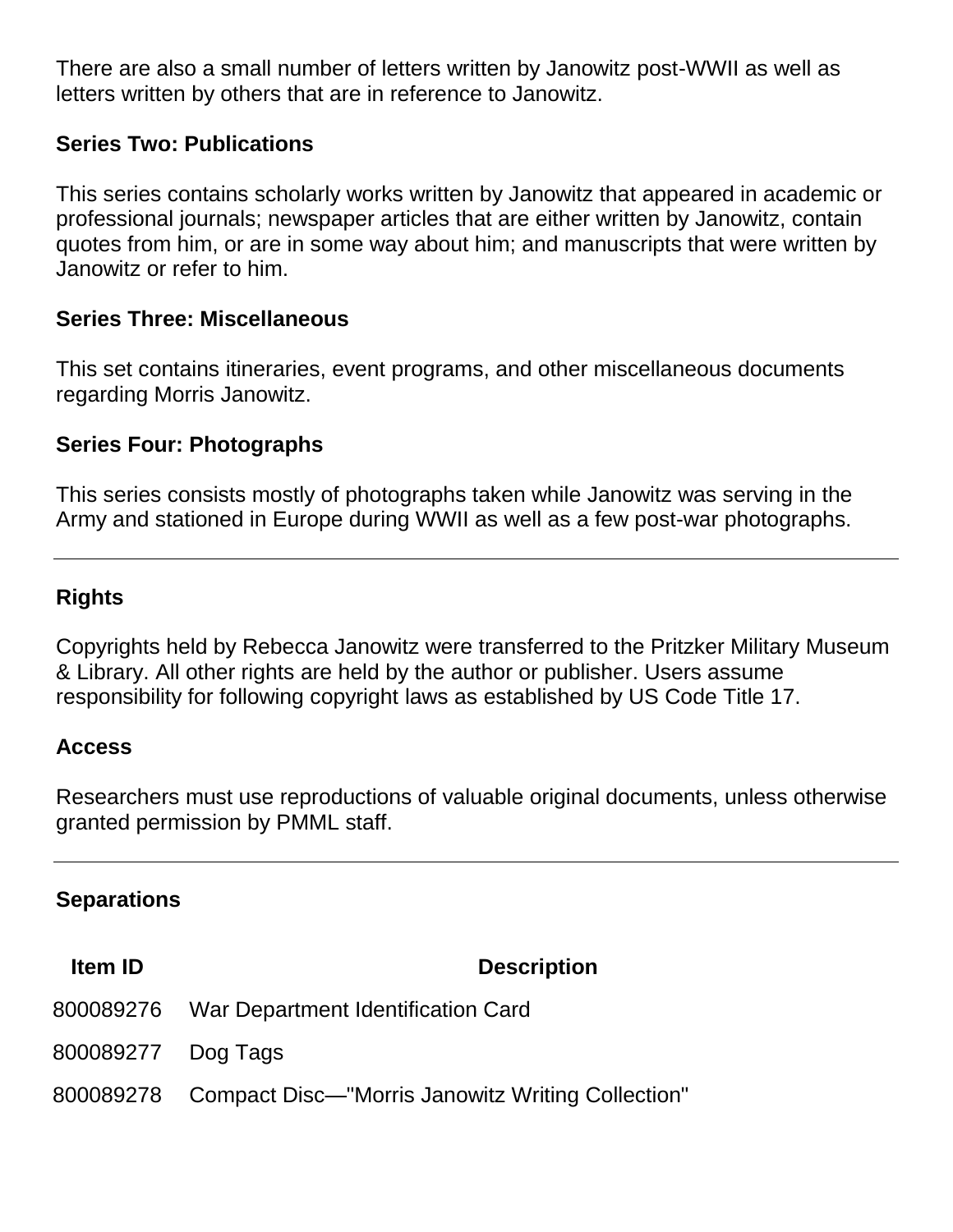#### **Lithograph Collection "Uniforms of the Navy 1900-1967" (includes oversized booklet that was intended to accompany the lithographs)**

- 800089279 "United States Navy, 1900"
- 800089280 "United States Navy, 1905-1913"
- 800089281 "United States Navy, 1917-1918"
- 800089282 "United States Navy, 1917-1918"
- 800089283 "United States Navy, 1918-1919"
- 800089284 ""United States Navy, 1922-1931"
- 800089285 "United States Navy, 1941"
- 800089286 "United States Navy, 1942-1943"
- 800089287 "United States Navy, 1943-1944"
- 800089288 "United States Navy, 1951-1952"
- 800089289 "United States Navy, 1961"
- 800089290 "United States Navy, 1967"

#### **Lithograph Collection of Naval Paintings**

- 800089291 "First Recognition of the Stars and Stripes: 14 Feb 1778"
- 800089292 "'Good Discipline is Considered by all Who Know Anything of Service as the Vital Part of a Ship at War': USS Constellation vs. I'Insurgente—9 Feb 1799"
- <sup>800089293</sup> "'The Most Bold and Daring Act of the Age': Burning of the Frigate Philadelphia—16 Feb 1803"
- <sup>800089294</sup> "'If That Fellow Wants to Fight, We Won't Disappoint Him': USS Constitution vs. HMS Guerriere—19 July 1812"
- 800089295 "We Have Met the Enemy and They Are Ours': The Battle of Lake Erie—10 September 1813"
- 800089296 First Volley at One Another, Modern Naval History Must Date It's Birth'"
- <sup>800089297</sup> "'We Fought Her Until She Would No Longer Swim—Then We Gave Her to the Waves': USS Kearsarge vs. CSS Alabama—19 June 1864"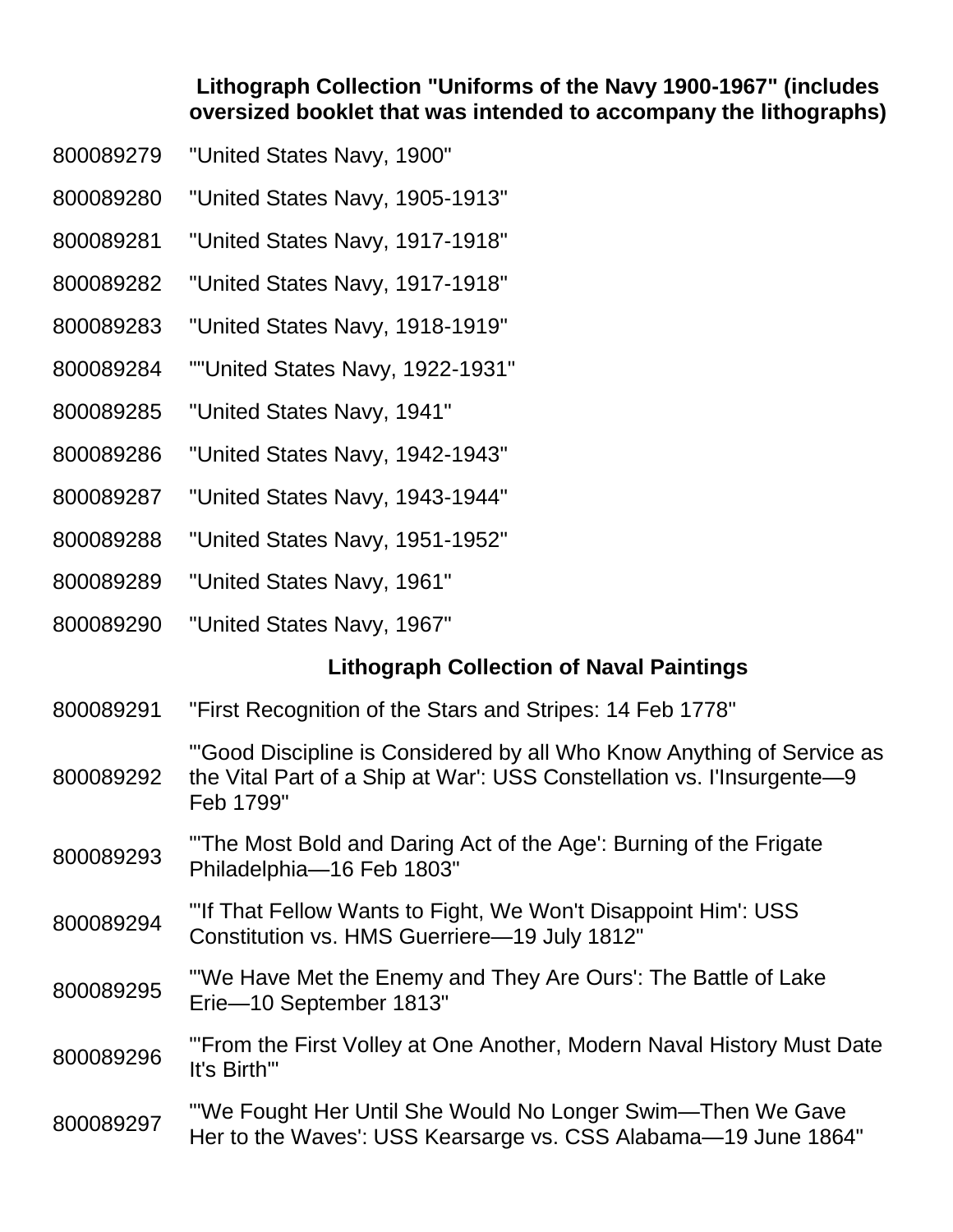| 800089298 | "Damn the Torpedoes, Full Speed Ahead": Battle of Mobile Bay-5<br>August 1864"                               |
|-----------|--------------------------------------------------------------------------------------------------------------|
| 800089299 | "'You May Fire When Ready Gridley': Battle of Manila Bay—1 May<br>1898"                                      |
| 800089300 | "Victory was the Consummation of Thorough Preparations': Battle of<br>Santiago de Cuba-3 July 1898"          |
| 800089301 | "We are Ready Now': Return of the Mayflower—4 May 1917"                                                      |
| 800089302 | "Logistics is as Vital to Military Success as Daily Bread is to Daily Work':<br>A Fast Convoy - World War I" |

## **Key Subjects**

This collection is indexed under the following headings in the Library's online catalog. Researchers interested in materials about related topics, persons, or places should search the catalog using these subject headings.

#### **Names**

Janowitz, Morris (1919-1988)

## **Subjects**

Draft--United States Military service, Voluntary--United States Sociology, Military World War, 1939-1945--Campaigns--Europe

## **Container List**

| <b>Box</b>  | <b>Folder</b> | <b>Item ID</b> | <b>Title</b>                                                                   | <b>Dates</b> |
|-------------|---------------|----------------|--------------------------------------------------------------------------------|--------------|
|             |               |                | <b>Series One: Correspondence</b>                                              |              |
| $\mathbf 1$ | $\mathbf 1$   |                | <b>Letters from 1941</b>                                                       |              |
|             |               | 800089081      | Letter to Folks regarding turning down a job<br>offer from the War Department1 | $21$ -Jun-   |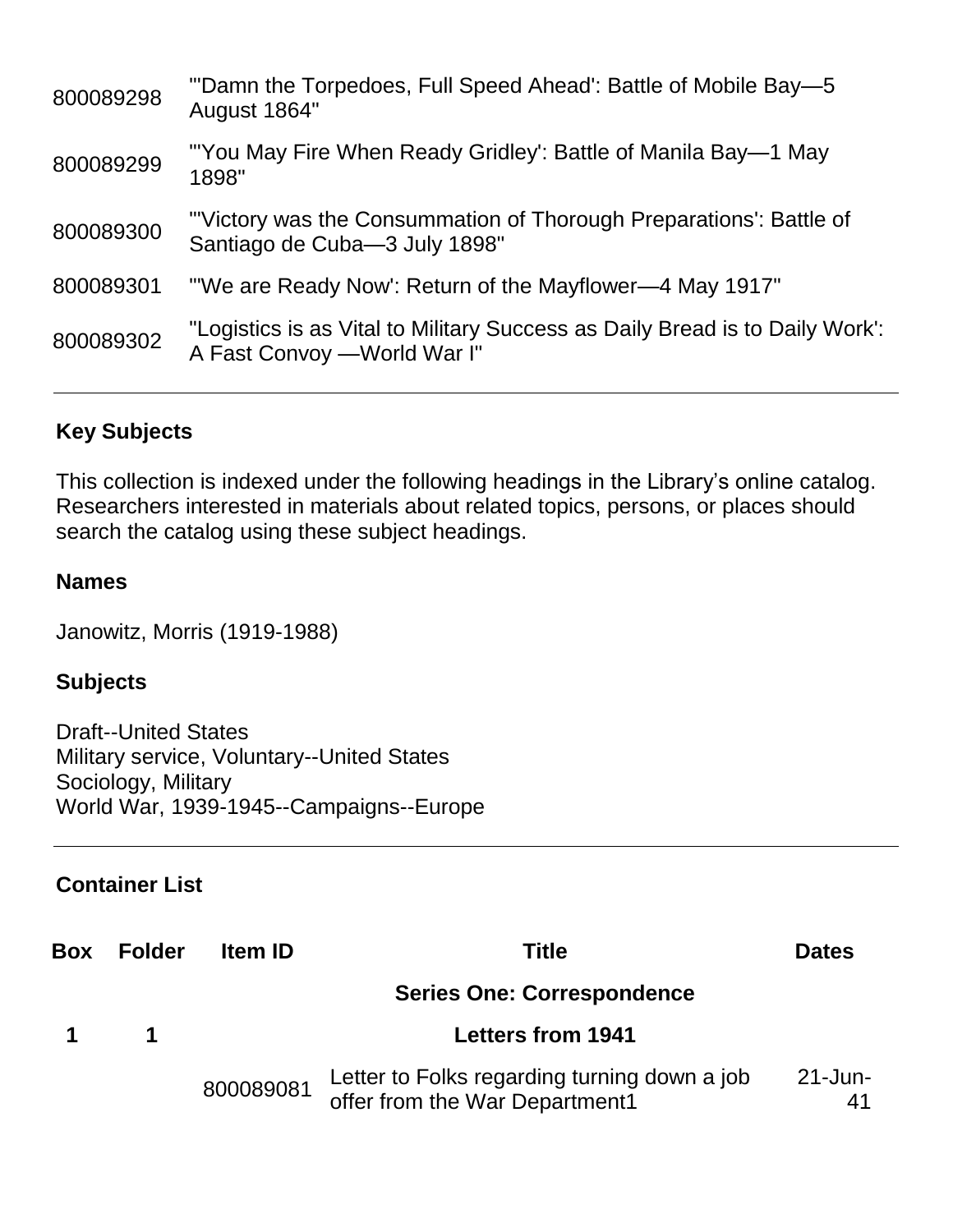| 1 | $\mathbf 2$             |           | <b>Letters from 1942</b>                                                                                                                    |                   |
|---|-------------------------|-----------|---------------------------------------------------------------------------------------------------------------------------------------------|-------------------|
|   |                         |           | 800089082 Letter to Folks regarding draft status 1-A                                                                                        | $18 - Jan-$<br>42 |
|   |                         | 800089083 | Telegram to Morris Janowitz congratulating<br>him on promotion                                                                              | 9-Oct-42          |
|   | 3                       |           | <b>Letters from 1943</b>                                                                                                                    | 1943,<br>n.d.     |
|   |                         | 800089084 | Letter to Folks regarding postponement of<br>induction                                                                                      | 24-Jul-43         |
|   |                         | 800089085 | Letter to Folks regarding weekend pass                                                                                                      | 24-Dec-<br>43     |
|   |                         | 800089086 | Letter to Folks regarding inactive service<br>and staying in Washington                                                                     | n.d.              |
| 1 | $\overline{\mathbf{4}}$ |           | <b>Letters from 1944</b>                                                                                                                    |                   |
|   |                         | 800089087 | V-mail to Mr. Samuel Janowitz regarding<br>Morris Janowitz's mailing address with OSS<br>Detachment                                         | 2-Mar-44          |
|   |                         | 800089088 | V-mail to Folks regarding living quarters,<br>footlocker in transit, and the need for clothes                                               | 3-Mar-44          |
|   |                         | 800089089 | V-mail to Folks regarding the barracks in<br>England and the quality of the food                                                            | 6-Mar-44          |
|   |                         | 800089090 | V-mail to Folks regarding colleagues in<br><b>England and "American Brain Trust"</b>                                                        | 20-Mar-<br>44     |
|   |                         | 800089091 | Letter to Folks regarding clothes, letter-<br>writing, and the slow-paced nature of the<br>English                                          | $27$ -Mar-<br>44  |
|   |                         | 800089092 | Letter to Postmaster Paterson from Allan<br>Evans requesting that Sam Janowitz be<br>allowed to send civilian clothes to Morris<br>Janowitz | 28-Mar-<br>44     |
|   |                         | 800089093 | Letter to Folks regarding lack of civilian<br>clothes, weather, and his dislike of tea                                                      | $2$ -Apr-44       |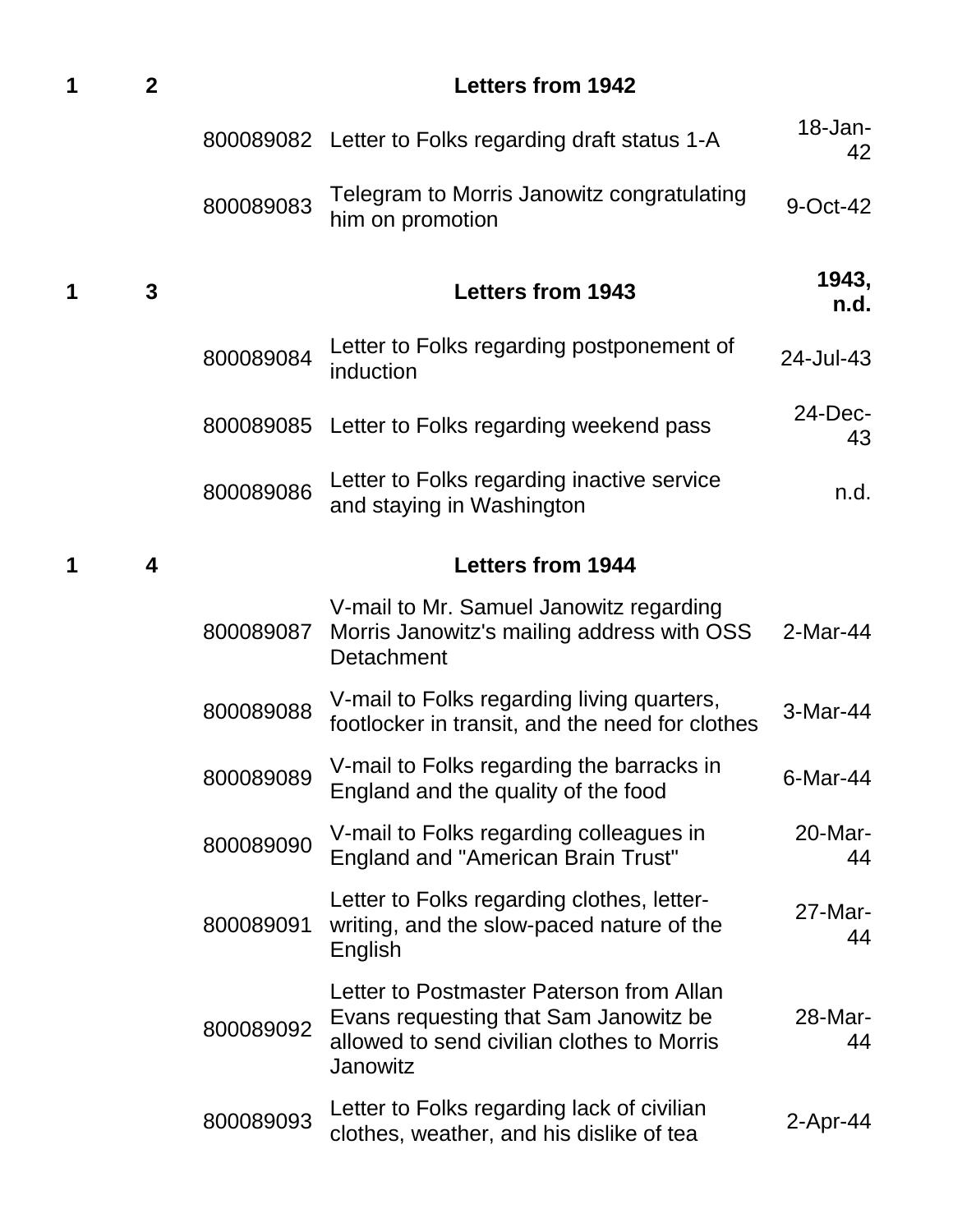| 800089094 | Letter to Folks regarding the arrival of his<br>footlocker and his being stationed in London    | 10-Apr-<br>44    |
|-----------|-------------------------------------------------------------------------------------------------|------------------|
| 800089095 | V-mail to Folks regarding letter writing and<br>afternoon in the country                        | $12$ -Apr-<br>44 |
| 800089096 | Letter to Folks regarding financial concerns<br>back home and supply shortages                  | $23$ -Apr-<br>44 |
| 800089097 | V-mail to Folks regarding a visit to Oxford                                                     | $2$ -May-44      |
| 800089098 | V-mail to Folks regarding package                                                               | 8-May-44         |
| 800089099 | Letter to Folks regarding the grind of work<br>and thoughts on what he will do after the<br>war | 17-May-<br>44    |
| 800089100 | Letter to Folks regarding work and a<br>German girl he has gone out with                        | 26-Jun-<br>44    |
| 800089101 | V-mail to Folks regarding the weather and<br>the second front                                   | 7-Jul-44         |
| 800089102 | Letter to Folks regarding visit to Cambridge<br><b>University</b>                               | 10-Jul-44        |
| 800089103 | Letter to Folks regarding the V-1 flying bomb                                                   | 19-Jul-44        |
| 800089104 | V-mail to Folks regarding arrival of package,<br>supply-levels of the store                     | $3 - Aug-44$     |
| 800089105 | Letter to Folks regarding German<br>resistance, trip to dentist, too much cocoa                 | 11-Aug-<br>44    |
| 800089106 | Letter to Folks regarding their letter-writing,<br>the cracking of fortress Europe              | 20-Aug-<br>44    |
| 800089107 | Letter to Folks regarding the desire of the<br>British civilians to live a normal life again    | 28-Aug-<br>44    |
| 800089108 | Letter to Folks regarding their perceptions of<br>the end of the war                            | $3-Sep-44$       |
| 800089109 | Letter to Folks regarding leaving London                                                        | $23-Sep-$<br>44  |
| 800089110 | V-Mail to Folks regarding arrival in France,<br>attachment to SHAEF                             | $23-Sep-$<br>44  |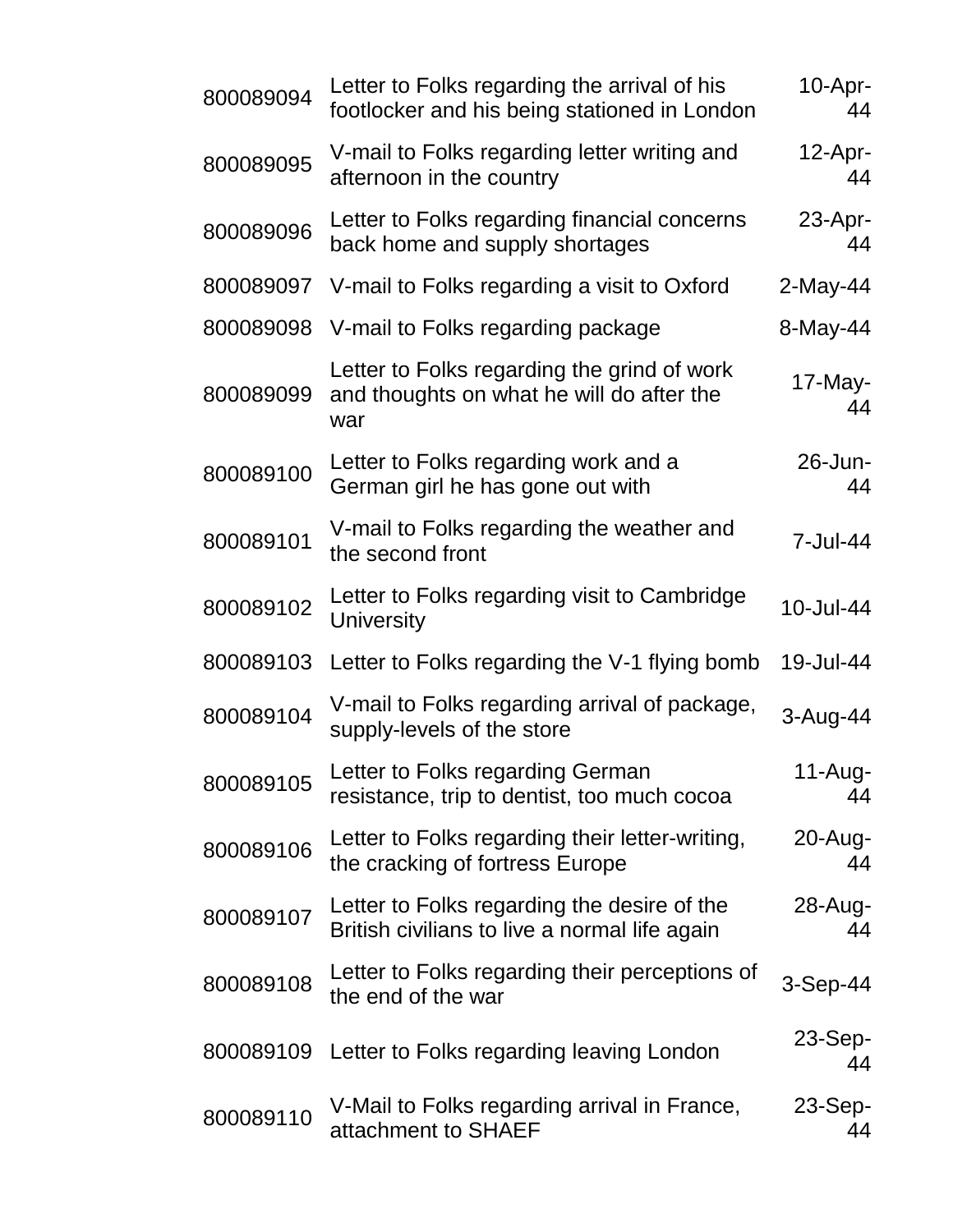|   |   | 800089111 | Letter to Folks regarding Paris and his<br>annoyance with Parisian complaints                                                       | 27-Sep-<br>44     |
|---|---|-----------|-------------------------------------------------------------------------------------------------------------------------------------|-------------------|
|   |   |           | 800089112 Letter to Folks regarding life in Paris                                                                                   | $1-Oct-44$        |
|   |   | 800089113 | V-mail to Folks regarding work and the spirit<br>of the French                                                                      | $11$ -Oct-<br>44  |
|   |   | 800089114 | Letter to Folks regarding political tension<br>between de Gaulle government and<br>resistance groups                                | 5-Nov-44          |
|   |   | 800089115 | Letter to Folks regarding production of Faust<br>at The Paris Opera                                                                 | 18-Nov-<br>44     |
|   |   | 800089116 | V-mail to Folks regarding Christmas<br>package and the unlikelihood of the war<br>ending before Spring                              | 22-Nov-<br>44     |
|   |   | 800089117 | Letter to Folks regarding Christmas<br>shopping and selling the family store                                                        | $4$ -Dec-44       |
|   |   | 800089118 | Letter to Folks regarding his promotion to<br>corporal, package situation, and work                                                 | $14$ -Dec-<br>44  |
|   |   | 800089119 | V-mail to Folks regarding arrival of Henry in<br>France and the German counter-offensive                                            | 18-Dec-<br>44     |
| 1 | 5 |           | <b>Letters from 1945</b>                                                                                                            |                   |
|   |   | 800089120 | Letter to Folks regarding packages and<br>phone call with Henry                                                                     | 21-Jan-<br>45     |
|   |   | 800089121 | Letter to Folks regarding news of the<br>Russian front, post-war struggles, and his<br>preference for the British versus the French | $31 - Jan-$<br>45 |
|   |   |           | 800089122 Letter to Folks regarding visit to London                                                                                 | $13$ -Feb-<br>45  |
|   |   |           | 800089123 Letter to Folks regarding mail and weather                                                                                | $16$ -Feb-<br>45  |
|   |   |           | 800089124 Letter to Folks regarding clothing needs                                                                                  | 1-Mar-45          |
|   |   | 800089125 | Letter to Folks regarding a visit to Germany                                                                                        | $12$ -Mar-        |
|   |   |           | and the devastation of Trier                                                                                                        | 45                |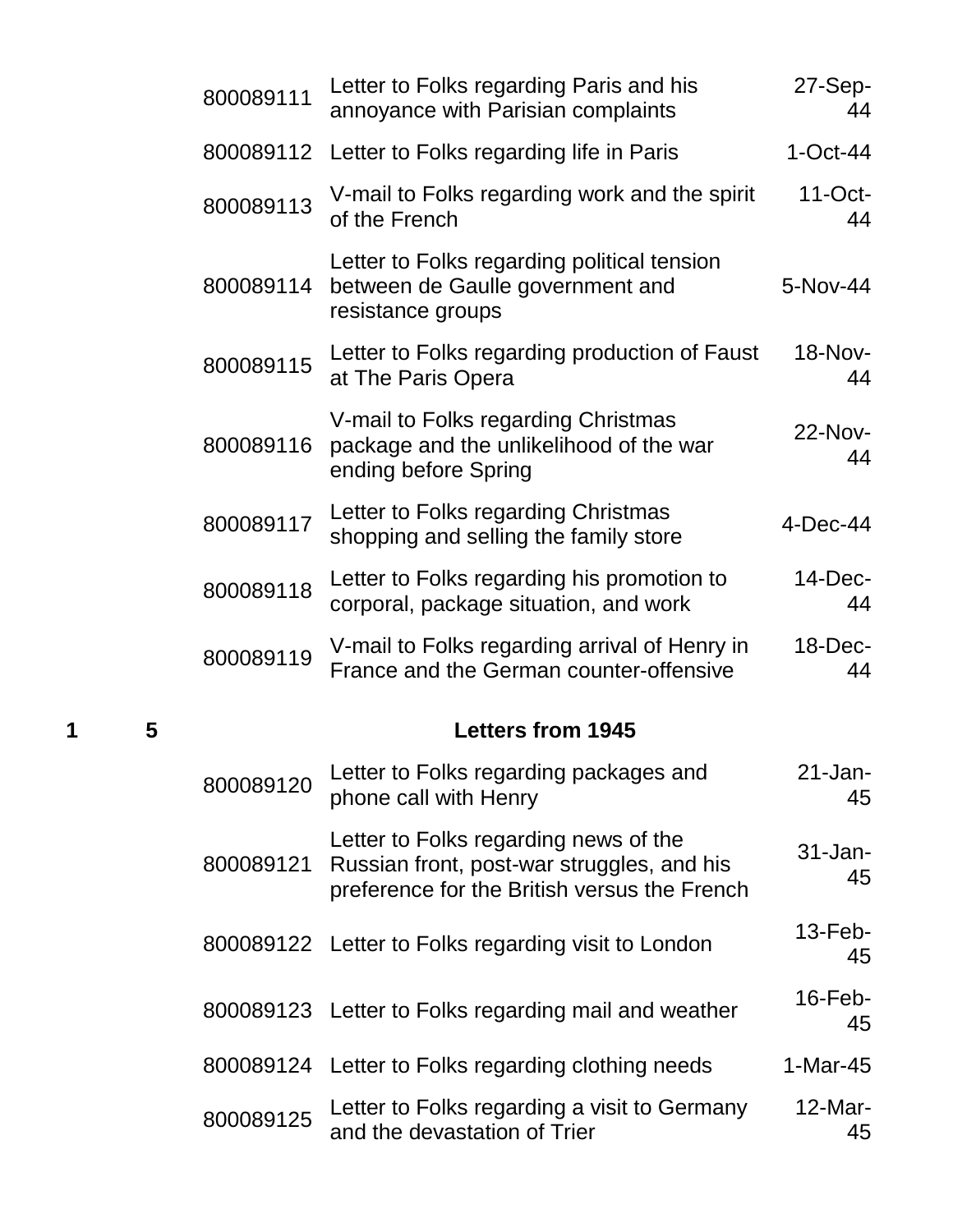|           | 800089126 Letter to Folks regarding work                                                                          | 18-Mar-<br>45    |
|-----------|-------------------------------------------------------------------------------------------------------------------|------------------|
| 800089127 | V-mail to Folks regarding packages and the<br>family store                                                        | $13$ -Apr-<br>45 |
| 800089128 | Letter to Folks regarding receiving<br>commission as a second lieutenant                                          | $1-May-45$       |
| 800089129 | Letter to Folks regarding the anticipation of<br>the French for the war to be officially over                     | 6-May-45         |
| 800089130 | Letter to Folks regarding V-E day in Paris                                                                        | $10$ -May-<br>45 |
| 800089131 | Letter to Folks regarding tour of Germany                                                                         | $30$ -May-<br>45 |
| 800089132 | Letter to Folks regarding visit with Henry<br>and moving to Frankfurt, Germany                                    | $17$ -Jun-<br>45 |
| 800089133 | Letter to Folks regarding salary                                                                                  | 18-Jun-<br>45    |
| 800089134 | Letter to Folks regarding the city of<br>Wiesbaden and psychological disarmament                                  | $1-Jul-45$       |
| 800089135 | Letter to Folks regarding summer in Bad<br>Homburg, his growing contempt for the<br>Germans, and pressure at work | 15-Jul-45        |
| 800089136 | Letter to Folks regarding trip to Paris, his<br>boss's departure, and the war in the Pacific                      | $11-Aug-$<br>45  |
| 800089137 | Letter to Folks regarding Henry, new project<br>in Darmstadt, and a drop in Army morale                           | $3-Sep-45$       |
| 800089138 | Letter to Folks regarding the prospect of<br>returning home                                                       | $16-Sep-$<br>45  |
|           | Letters with unidentified dates and empty<br>envelopes                                                            |                  |
| 800089139 | Empty envelope addressed to Mr. Sam<br>Janowitz                                                                   | $21-Nov-$<br>44  |
| 800089140 | Empty envelope addressed to Mr. Sam<br>Janowitz                                                                   | 16-Jul-45        |

**1 6**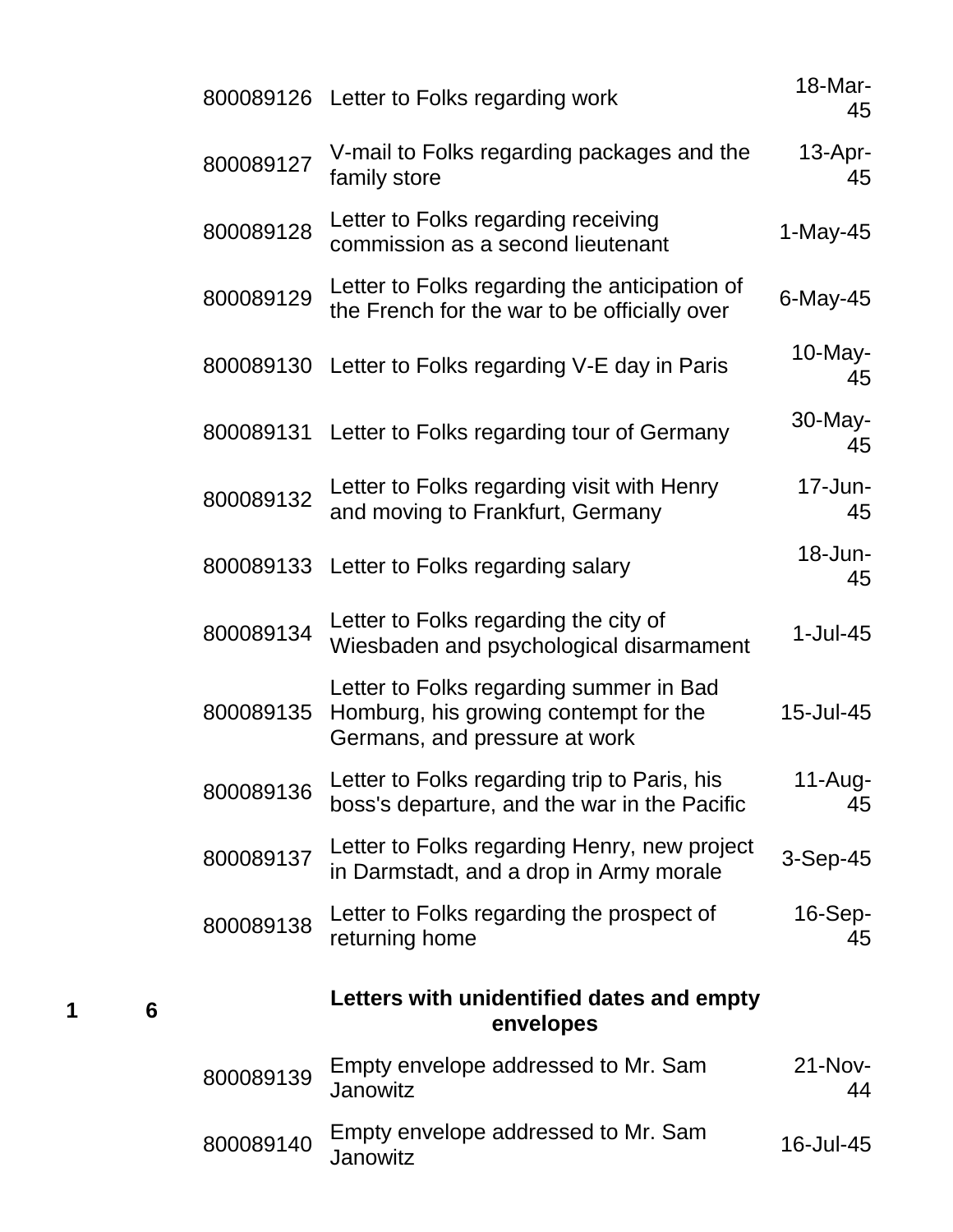| 800089141 | Empty envelope addressed to Mr. Sam<br><b>Janowitz</b>                                       | 23-Jul-45 |
|-----------|----------------------------------------------------------------------------------------------|-----------|
| 800089142 | Letter to Folks regarding work                                                               | n.d.      |
| 800089143 | Letter to Folks regarding Gracie, work, and<br>the need for a bicycle                        | n.d.      |
| 800089144 | Letter to Folks regarding draft board, Henry,<br>and cocktail party                          | n.d.      |
| 800089145 | Letter to Folks regarding physical exam and<br>money                                         | n.d.      |
| 800089146 | Letter to Folks regarding Henry and new<br>window office                                     | n.d.      |
| 800089147 | Letter to Folks regarding moving into the<br>Library of Congress annex for work              | n.d.      |
| 800089148 | Letter to Folks regarding being at Fort Dix                                                  | n.d.      |
| 800089149 | V-mail to Folks regarding sailing to Europe                                                  | n.d.      |
| 800089150 | Letter to Folks regarding missing them and<br>visiting home for vacation                     | n.d.      |
| 800089151 | Telegram to Morris Janowitz from Rita and<br>Larry regarding his birthday                    | n.d.      |
| 800089152 | Letter to Folks regarding three days in Paris<br>with Henry                                  | n.d.      |
| 800089153 | Letter to Folks regarding school                                                             | n.d.      |
| 800089154 | Letter to Folks regarding personal interview<br>with draft board and life in Washington D.C. | n.d.      |
| 800089155 | Letter to Folks regarding occupation of<br>Germany                                           | n.d.      |
| 800089156 | Letter to Folks regarding instructions for<br>sending telegrams                              | n.d.      |

**1 7 Post-WWII Correspondence**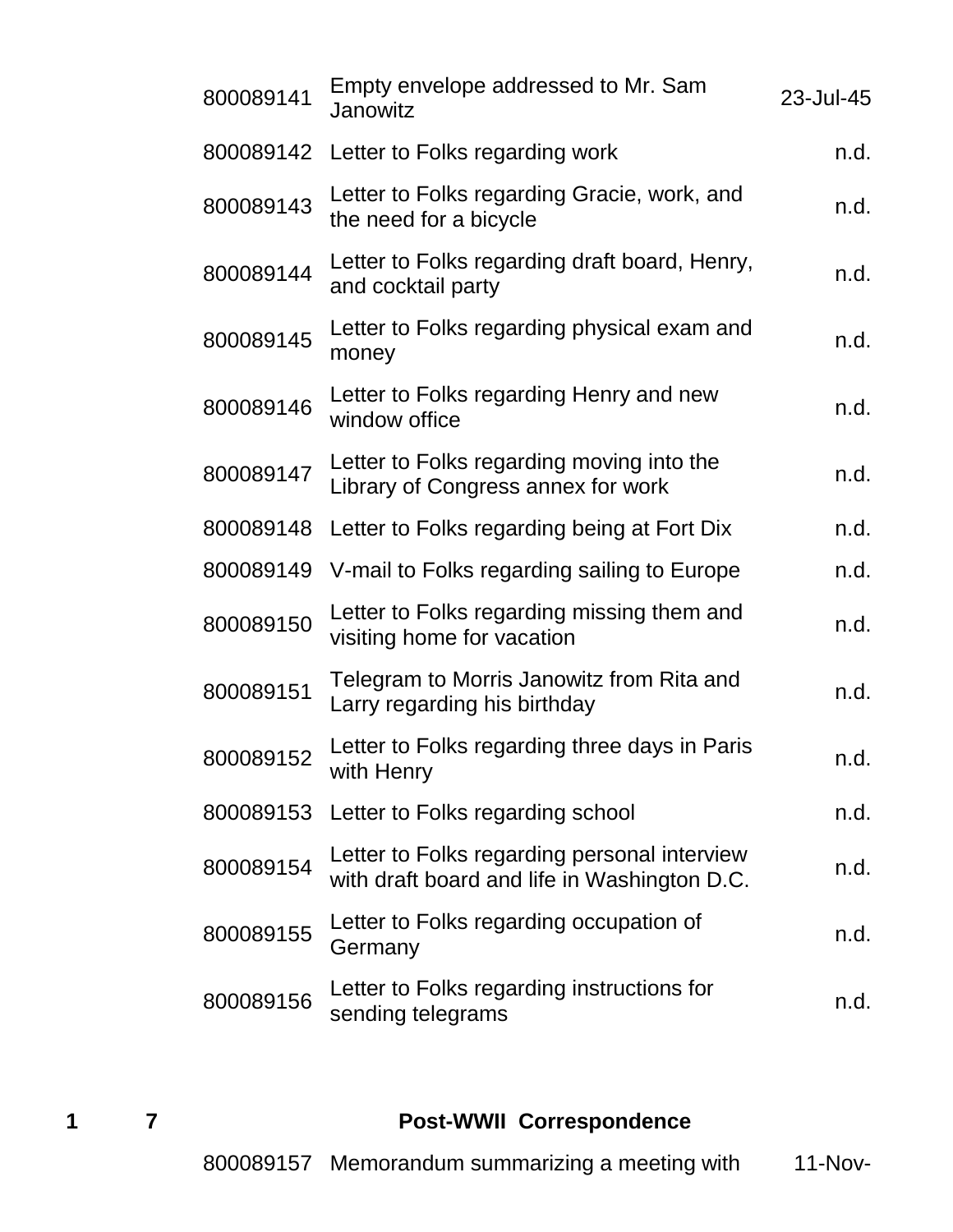|   |   |           | Morris Janowitz regarding the sociological<br>implications of an all-volunteer military                                                                                                      | 69              |
|---|---|-----------|----------------------------------------------------------------------------------------------------------------------------------------------------------------------------------------------|-----------------|
|   |   | 800089158 | Letter to Morris Janowitz from Curtis W.<br>Tarr regarding Janowitz's testimony before<br>the Defense Manpower Commission                                                                    | 18-Jul-75       |
|   |   | 800089159 | Draft Letter to the editor of the American<br>Sociological Association from Charles<br>Moskos, Jr. and Morris Janowitz regarding a<br>letter published in ASA FOOTNOTES in<br>November, 1976 | n.d.            |
|   |   |           | <b>Series Two: Publications</b>                                                                                                                                                              |                 |
| 1 | 8 |           | <b>Scholarly Works</b>                                                                                                                                                                       |                 |
|   |   | 800089160 | "German Reactions to Nazi Atrocities", The<br>American Journal of Sociology, Vol. LII, No.<br>2                                                                                              | $Sep-46$        |
|   |   | 800089161 | "Armed Forces in Western Europe:<br>Uniformity and Diversity" European Journal<br>of Sociology, VI                                                                                           | 1965            |
|   |   | 800089162 | "Five Years of the All-Volunteer Force:<br>1973-1978", Armed Forces and Society,<br>Vol. 5, No. 2                                                                                            | Feb-79          |
|   |   | 800089163 | "The Citizen Soldier and National Service",<br>Air University Review, Vol. XXXI, No. 1                                                                                                       | Nov-Dec,<br>79  |
|   |   | 800089164 | "Making the All-Volunteer Military Work?"<br><b>Bulletin of Atomic Scientists</b>                                                                                                            | Feb-81          |
|   |   | 800089165 | "Armed Forces in Society: A World<br>Perspective" Armed Forces and Society:<br>Sociological Essays                                                                                           | n.d.            |
| 1 | 9 |           | <b>Articles and Newspaper Clips</b>                                                                                                                                                          |                 |
|   |   | 800089167 | "Janowitz Defends Stevenson on End-Draft<br>Suggestion", Michigan Daily                                                                                                                      | $28-Sep-$<br>56 |
|   |   | 800089168 | "Military Mission: Key to Military<br>Organization" Air Force Magazine                                                                                                                       | $1-Mar-60$      |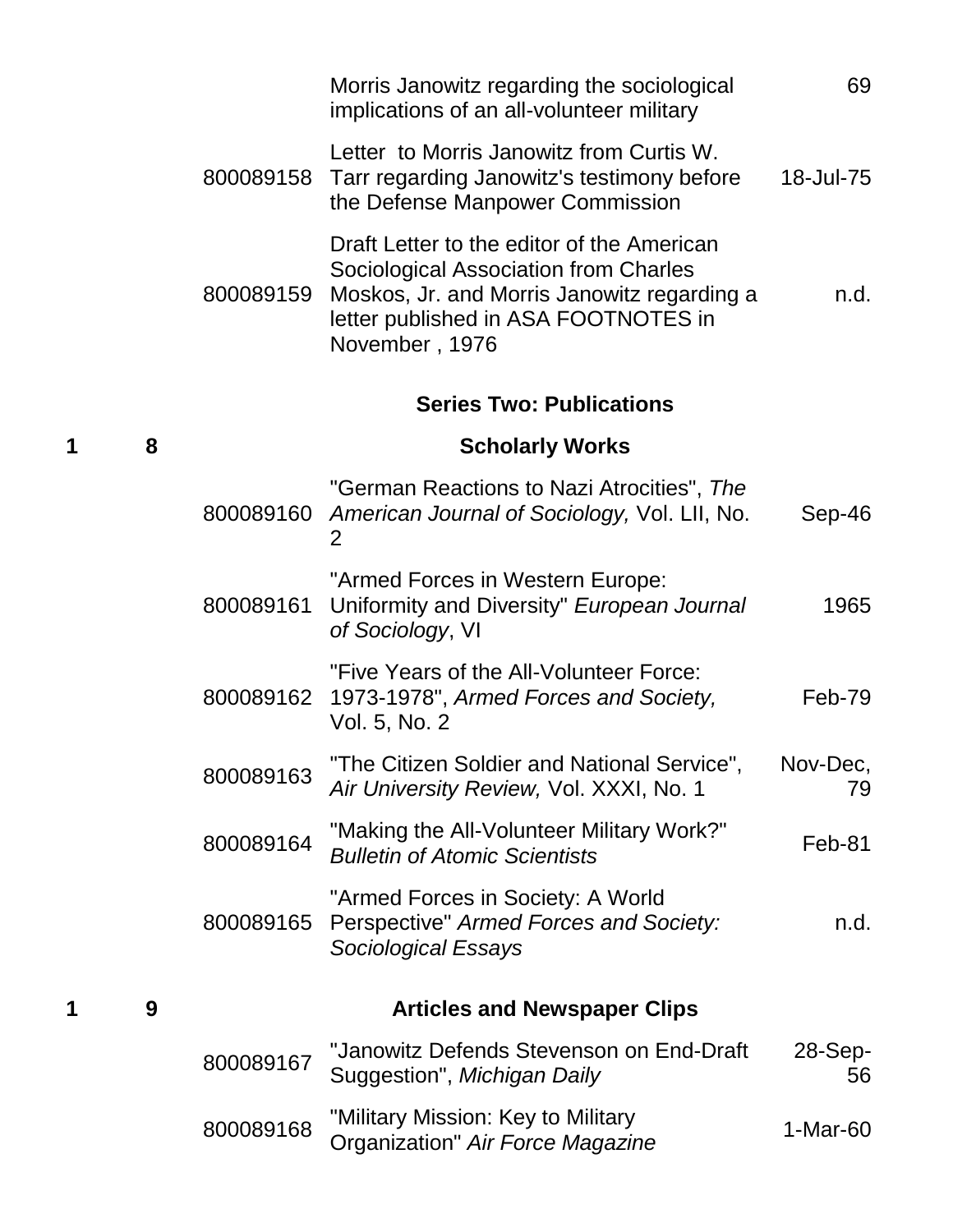| 800089169 | "The Professional", Armor, Book Review                                                           | Jul-Aug-<br>60   |
|-----------|--------------------------------------------------------------------------------------------------|------------------|
| 800089170 | "Ex-General Defends Speech Supervision",<br>Sun-Times                                            | $27$ -Apr-<br>62 |
| 800089171 | "Sociologist Sees A National Draft System<br>Curtailing Local Boards", Sun-Times                 | $6$ -Dec-66      |
| 800089172 | "Military Research Does Exist on Campus"<br>The Chicago Maroon                                   | 5-Jun-70         |
| 800089173 | "Sociologist Responds to Charges of Military<br>Complicity by ROTC Group", The Chicago<br>Maroon | 5-Jun-70         |
| 800089174 | "A Reporter at Large: All Volunteer 1" The<br><b>New Yorker</b>                                  | 24-Nov-<br>75    |
| 800089175 | Picture and caption regarding Morris<br>Janowitz from The Dispatch                               | 4-Jun-76         |
| 800089176 | "Unwelcome in the Military", Philadelphia<br><i>Inquirer</i>                                     | $17$ -Jun-<br>76 |
| 800089177 | "The New Army: Uncle Sam wants you (and<br>your sister)" Chicago Journal                         | 24-Nov-<br>76    |
| 800089178 | "The 1976:2 Public Affairs Seminar", Military<br><b>Medic Review</b>                             | 1976             |
| 800089179 | "National Service Before Federal Jobs?",<br>Sun-Times                                            | 6-Mar-77         |
| 800089180 | "Politically, Draft is Dead, Prof Says" The<br>Chicago Tribune                                   | $19$ -Mar-<br>79 |
| 800089181 | "NU Students Take a Long Look at Draft<br>Registration Proposal", Sun-Times                      | $24$ -Jan-<br>80 |
| 800089182 | "Students Chilly; They Feel Draft Coming",<br><b>The Chicago Tribune</b>                         | $24$ -Jan-<br>80 |
| 800089183 | "Draft? It Isn't Needed; It Isn't Feasible",<br>Sun-Times                                        | $15$ -Feb-<br>80 |
| 800089184 | "Cool it! Military Action Can't Succeed", Sun-<br>Times                                          | $1-May-80$       |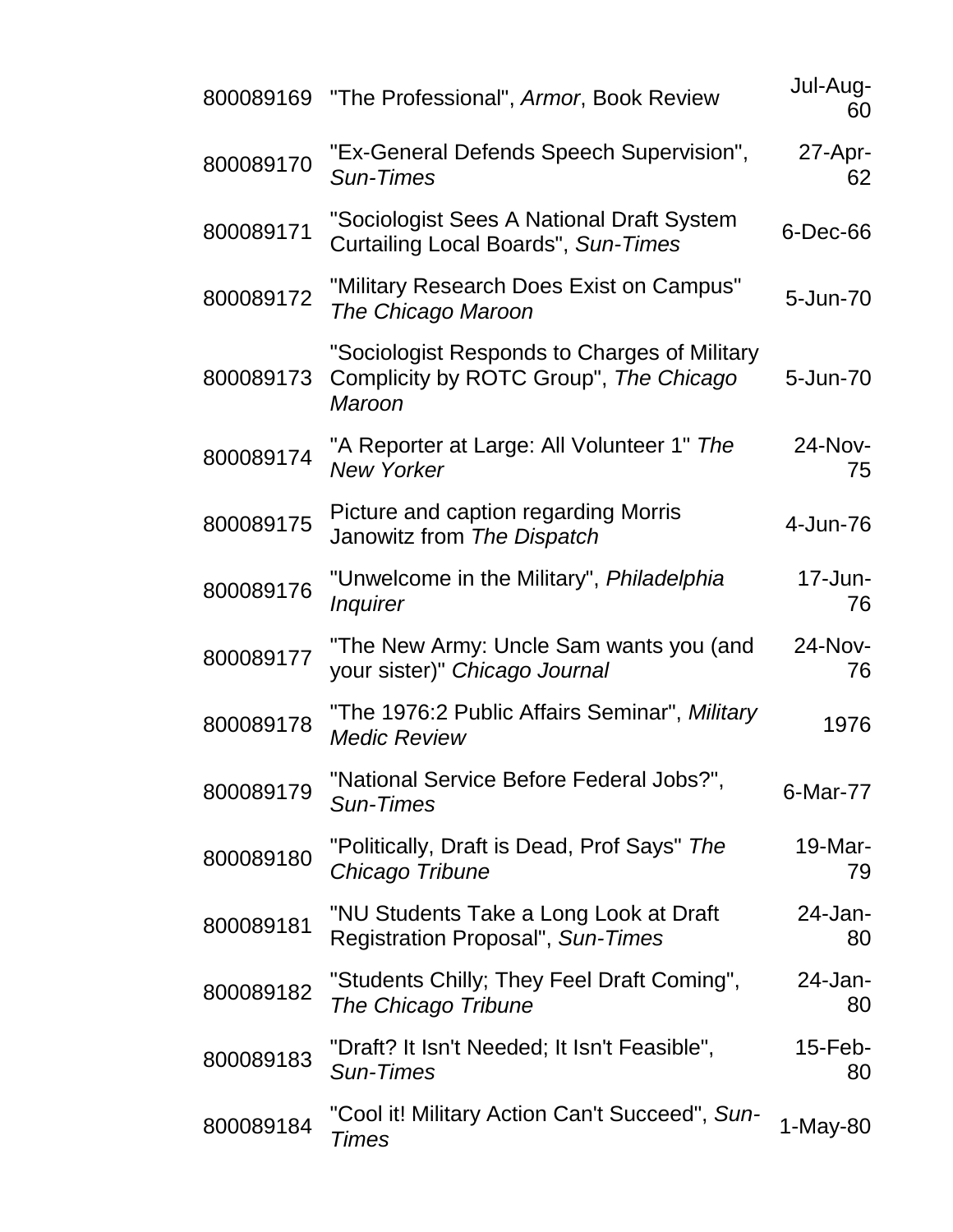|   |    | 800089185 | "The Military Manpower Problem", from<br><b>TIME Seminar</b>                                            | $12$ -May-<br>80 |
|---|----|-----------|---------------------------------------------------------------------------------------------------------|------------------|
|   |    | 800089186 | "Who'll Fight for America?", TIME                                                                       | 9-Jun-80         |
|   |    | 800089187 | "Making a Volunteer Military Work", The<br>Chicago Maroon                                               | 18-Nov-<br>80    |
|   |    | 800089188 | "Military Benefits Hike Needed?", The<br>Chicago Maroon                                                 | $14$ -Apr-<br>81 |
|   |    | 800089189 | "A National Service System: Looking at<br>Some Options", The Chicago Maroon                             | 8-Jan-82         |
|   |    | 800089190 | "Volunteer Military Too Heavily Black, Study<br>Finds", Sun-Times                                       | 28-Jun-<br>82    |
|   |    | 800089191 | "Death in Beirut: Profs React", The Chicago<br>Maroon                                                   | $25$ -Oct-<br>83 |
|   |    | 800089192 | "Janowitz Named to Army Chair", The<br>University of Chicago Chronicle                                  | $16$ -Oct-<br>86 |
|   |    | 800089193 | "Use Military to Keep Peace in Mideast"                                                                 | n.d.             |
|   |    | 800089194 | "Sociologist Lauds ROTC as Link Between<br>Military, U.S. Society"                                      | n.d.             |
|   |    | 800089195 | "The National Draft System" (title cut-off)                                                             | n.d.             |
|   |    | 800089196 | "The Military Bureaucracy: 'Only Tolstoy<br>Could Describe it"                                          | n.d.             |
|   |    |           | 800089197 "Induce, Don't Induct, Into the Army"                                                         | n.d.             |
| 1 | 10 |           | <b>Manuscripts</b>                                                                                      |                  |
|   |    | 800089198 | Book review for Janowitz's book, The<br><b>Professional Soldier: A Social and Political</b><br>Portrait | 24-Apr-<br>60    |
|   |    | 800089199 | "Some Observations on Social Science<br>Research on 'The Military and Society'"                         | 9-Feb-76         |
|   |    | 800089200 | "American Youth and Military Service"                                                                   | <b>Jun-79</b>    |
|   |    | 800089201 | "My Picture of the World Military Balance"                                                              | 24-Jul-80        |
|   |    | 800089202 | "Group Representation and Non-                                                                          | n.d.             |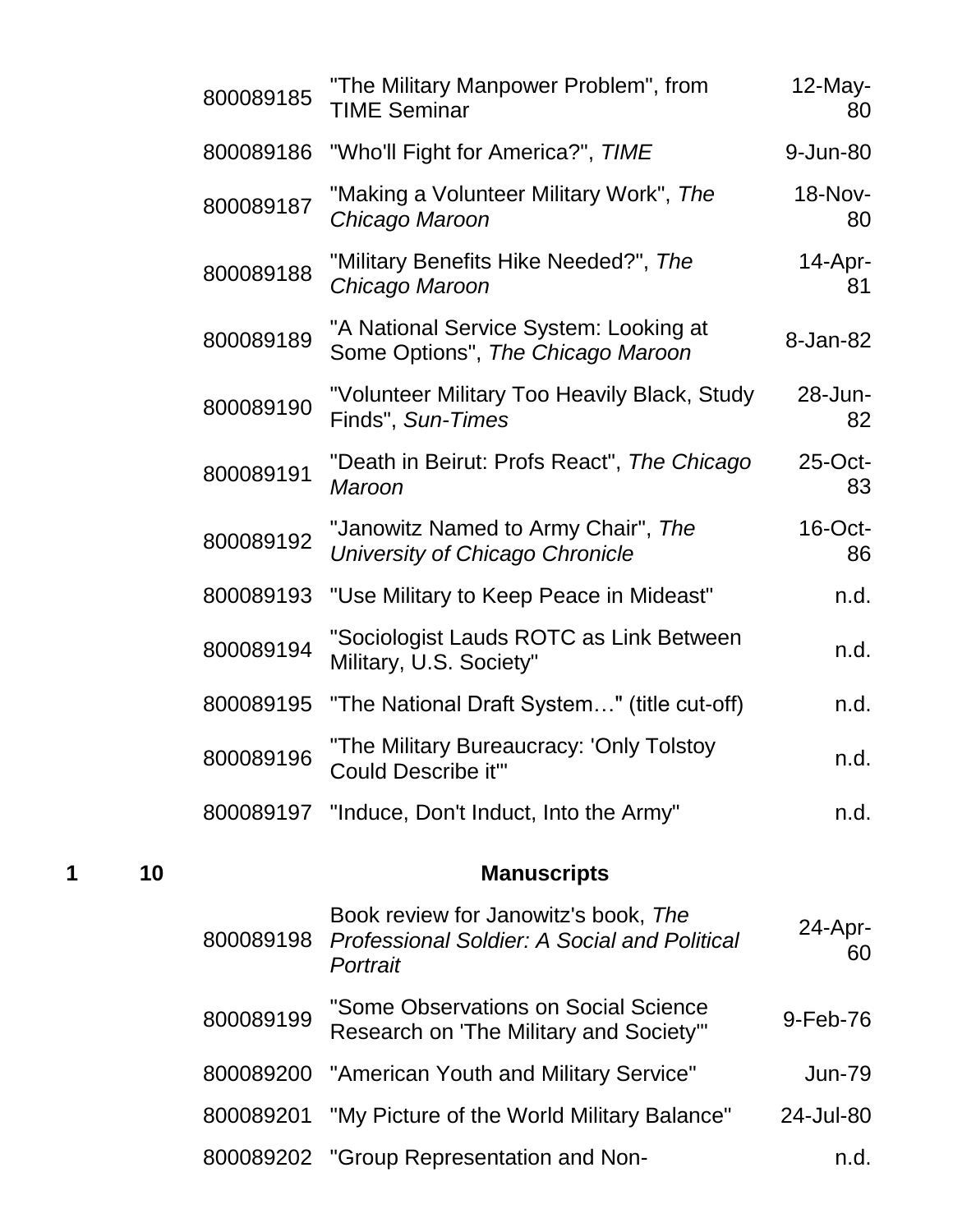|         |           | Partisanism in the U.S. Military"                                                                              |                                  |
|---------|-----------|----------------------------------------------------------------------------------------------------------------|----------------------------------|
|         |           | 800089203 "Toward National Service: The Next Steps"                                                            | n.d.                             |
|         |           | <b>Series Three: Miscellaneous</b>                                                                             |                                  |
| 1<br>11 |           | <b>Miscellaneous</b>                                                                                           |                                  |
|         | 800089204 | Announcement and Foreword for Sociology<br>and the Military Establishment by Morris<br>Janowitz                | 1959                             |
|         | 800089205 | Program for Morris Janowitz's book talk of<br><b>The Professional Soldier</b>                                  | $6$ -Dec-60                      |
|         | 800089206 | Program for Leadership Conference                                                                              | $12$ -Apr-<br>13-Apr-<br>1961    |
|         | 800089207 | Revised agenda for Air University<br>Conference on "The Role of the Military in<br><b>Communist Societies"</b> | $21-Nov-$<br>22-Nov-<br>1975     |
|         | 800089208 | Program for International Symposium on<br><b>Armed Forces and Society</b>                                      | $9 - Aug -$<br>$11-Aug-$<br>1978 |
|         | 800089209 | Foreword by Morris Janowitz for unknown<br>publication                                                         | 1979                             |
|         |           | 800089210 "Itinerary for Janowitz Trip to Korea"                                                               | $10-Sep-$<br>81                  |
|         | 800089211 | Introduction for "The Morris Janowitz<br>Collection on Armed Forces and Society"                               | n.d.                             |
|         | 800089212 | Pamphlet regarding Armed Forces and<br>Society                                                                 | n.d.                             |
|         | 800089213 | "The All Volunteer Military and U.S.<br><b>International Military Policy: Some</b><br>Questions"               | n.d.                             |

**Series Four: Photographs**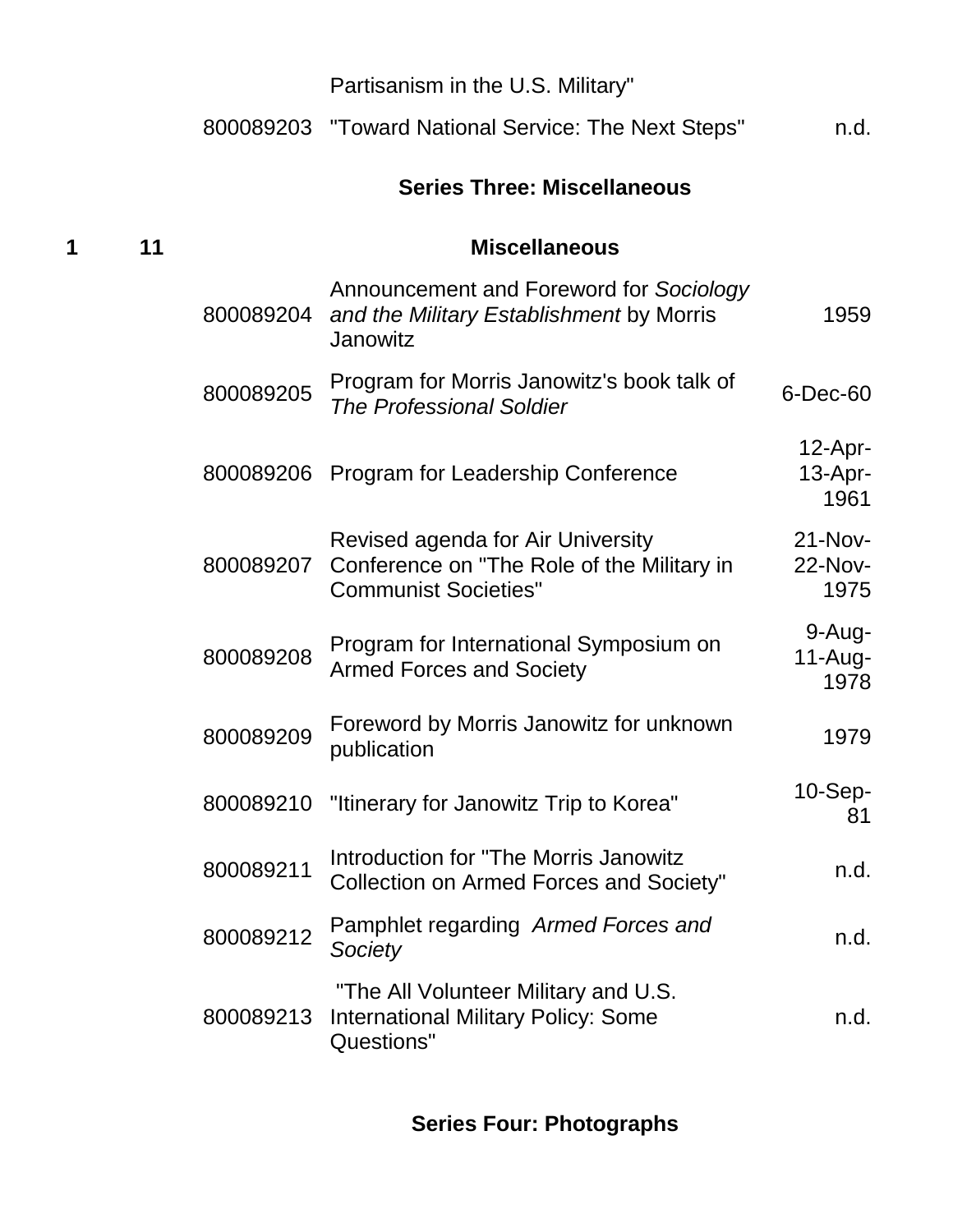| 2              | 1              |           | 800089214 IOAC Class Photo 1983                                | Mar-83     |
|----------------|----------------|-----------|----------------------------------------------------------------|------------|
| $\overline{2}$ | $\overline{2}$ |           | <b>World War II Photographs</b>                                |            |
|                |                |           | 800089215 Women and men in office in Paris                     | 1944       |
|                |                | 800089216 | Janowitz and soldiers riding in Jeep in Paris                  | 1944       |
|                |                | 800089217 | Janowitz sitting in field in England in<br>Summer              | 1944       |
|                |                | 800089218 | Janowitz and other soldiers riding in Jeep in<br>Paris in Fall | 1944       |
|                |                | 800089219 | Janowitz just after commission                                 | Apr-45     |
|                |                | 800089220 | Paris on V-E Day                                               | 8-May-45   |
|                |                | 800089221 | Janowitz leaning against truck with three<br>other soldiers    | $1-May-45$ |
|                |                | 800089222 | Janowitz and team sitting at typewriters in<br>Paris           | 1945       |
|                |                | 800089223 | Janowitz and team working on typewriters in<br>Paris           | 1945       |
|                |                | 800089224 | Janowitz with George and Al Biderman in<br>Spring              | 1945       |
|                |                | 800089225 | Portrait of Janowitz taken in Paris                            | 1945       |
|                |                | 800089226 | Portrait of Janowitz smiling taken in Paris                    | 1945       |
|                |                | 800089227 | Janowitz in front of bush in London                            | n.d.       |
|                |                |           | 800089228 Janowitz standing outside                            | n.d.       |
|                |                | 800089229 | Janowitz standing under trees                                  | n.d.       |
|                |                | 800089230 | Janowitz at Cambridge                                          | n.d.       |
|                |                | 800089231 | Janowitz standing in front of stone wall                       | n.d.       |
|                |                | 800089232 | Janowitz inside building                                       | n.d.       |
|                |                | 800089233 | Portrait of Janowitz wearing Army shirt and<br>tie             | n.d.       |

## **Oversized Photos**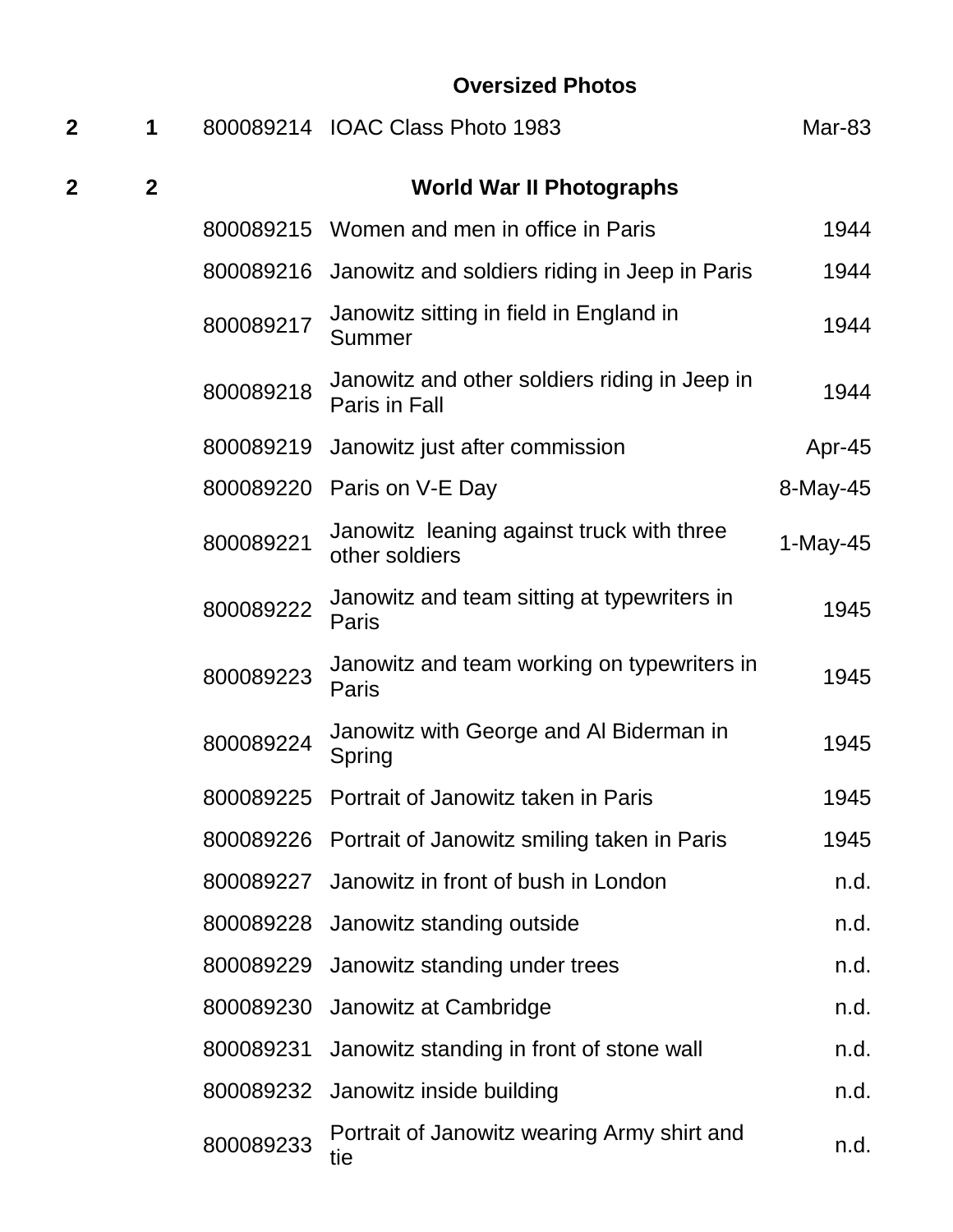|           | 800089234 Portrait of Janowitz in uniform                                                                  | n.d. |
|-----------|------------------------------------------------------------------------------------------------------------|------|
| 800089235 | Janowitz with holstered pistol on hip in<br>Germany                                                        | n.d. |
| 800089236 | Janowitz riding backseat in Jeep in France                                                                 | n.d. |
| 800089237 | Janowitz standing near fountain with Al<br><b>Biderman</b>                                                 | n.d. |
| 800089238 | Janowitz and two soldiers sit outside in<br>Compiegne, France                                              | n.d. |
| 800089239 | Janowitz and team working on typewriters                                                                   | n.d. |
| 800089240 | Janowitz with George and Al Biderman in<br>street                                                          | n.d. |
| 800089241 | Janowitz poses with group near trees                                                                       | n.d. |
| 800089242 | Janowitz with George and AI Biderman near<br>fountain                                                      | n.d. |
| 800089243 | Janowitz and several men and women sit<br>outside in the sun                                               | n.d. |
| 800089244 | Janowitz and AI Biderman near fountain                                                                     | n.d. |
| 800089245 | Janowitz outside with two women                                                                            | n.d. |
| 800089246 | Janowitz with group near body of water                                                                     | n.d. |
|           | 800089247 Al Biderman with three soldiers near fence                                                       | n.d. |
|           | 800089248 Two soldiers pose outside                                                                        | n.d. |
| 800089249 | Large group of German prisoners standing<br>together                                                       | n.d. |
| 800089250 | Small group of German prisoners standing<br>together                                                       | n.d. |
| 800089251 | German prisoners lying in grass (one of the<br>four very similar photographs that share the<br>same title) | n.d. |
| 800089252 | German prisoners lying in grass (one of the<br>four very similar photographs that share the<br>same title) | n.d. |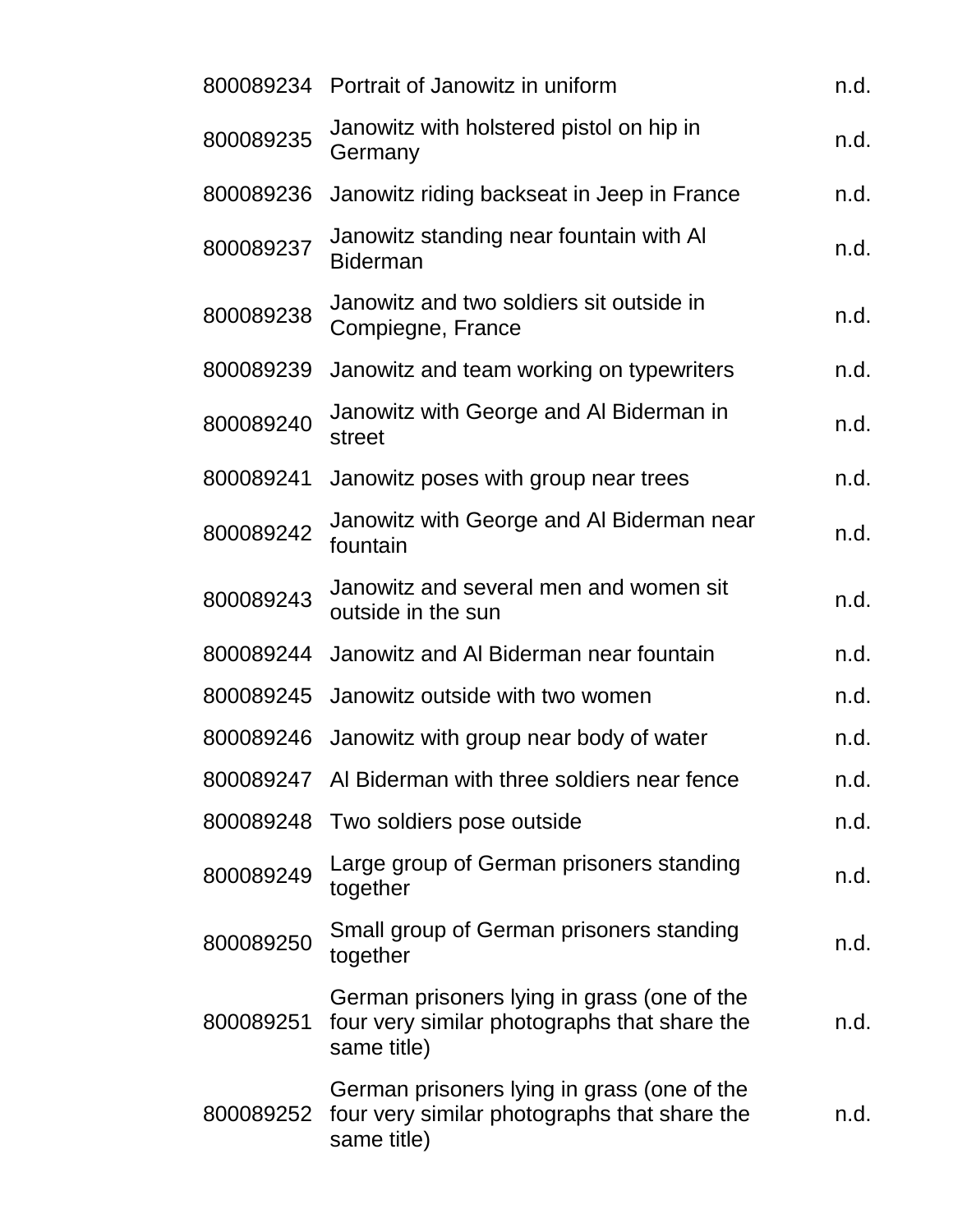|   |   | 800089253 | German prisoners lying in grass (one of the<br>four very similar photographs that share the<br>same title) | n.d.     |
|---|---|-----------|------------------------------------------------------------------------------------------------------------|----------|
|   |   | 800089254 | German prisoners lying in grass (one of the<br>four very similar photographs that share the<br>same title) | n.d.     |
|   |   | 800089255 | Small group of German prisoners standing<br>together in a clearing                                         | n.d.     |
|   |   | 800089256 | German prisoners standing in a line                                                                        | n.d.     |
|   |   | 800089257 | Large group of people celebrating                                                                          | n.d.     |
|   |   | 800089258 | German prisoners in prison camp                                                                            | n.d.     |
|   |   | 800089259 | Large group of German prisoners standing<br>together                                                       | n.d.     |
|   |   | 800089260 | <b>Building in Compiegne, France</b>                                                                       | n.d.     |
|   |   | 800089261 | Bridge crossing a river                                                                                    | n.d.     |
|   |   | 800089262 | City street with pedestrians and cars                                                                      | n.d.     |
|   |   | 800089263 | Large cathedral                                                                                            | n.d.     |
|   |   | 800089264 | Building with intricate ornaments                                                                          | n.d.     |
|   |   | 800089265 | Arched stone entrance riddled with bullet<br>holes                                                         | n.d.     |
|   |   | 800089266 | Bent-over street lamp near buildings and<br>rubble piles                                                   | n.d.     |
| 2 | 3 |           | <b>Other Photographs</b>                                                                                   |          |
|   |   | 800089267 | "Rebecca, Morris, Gayle, and Darryl<br>Henderson"                                                          | 8-Oct-86 |
|   |   | 800089268 | "Gayle and Morris in Chapel Hill"                                                                          | n.d.     |
|   |   | 800089269 | "Morris at international meeting"                                                                          | n.d.     |
|   |   | 800089270 | Janowitz sits near birthday cake at I.U.S.<br>conference                                                   | n.d.     |
|   |   | 800089271 | Janowitz and an unidentified General at                                                                    | n.d.     |
|   |   |           |                                                                                                            |          |